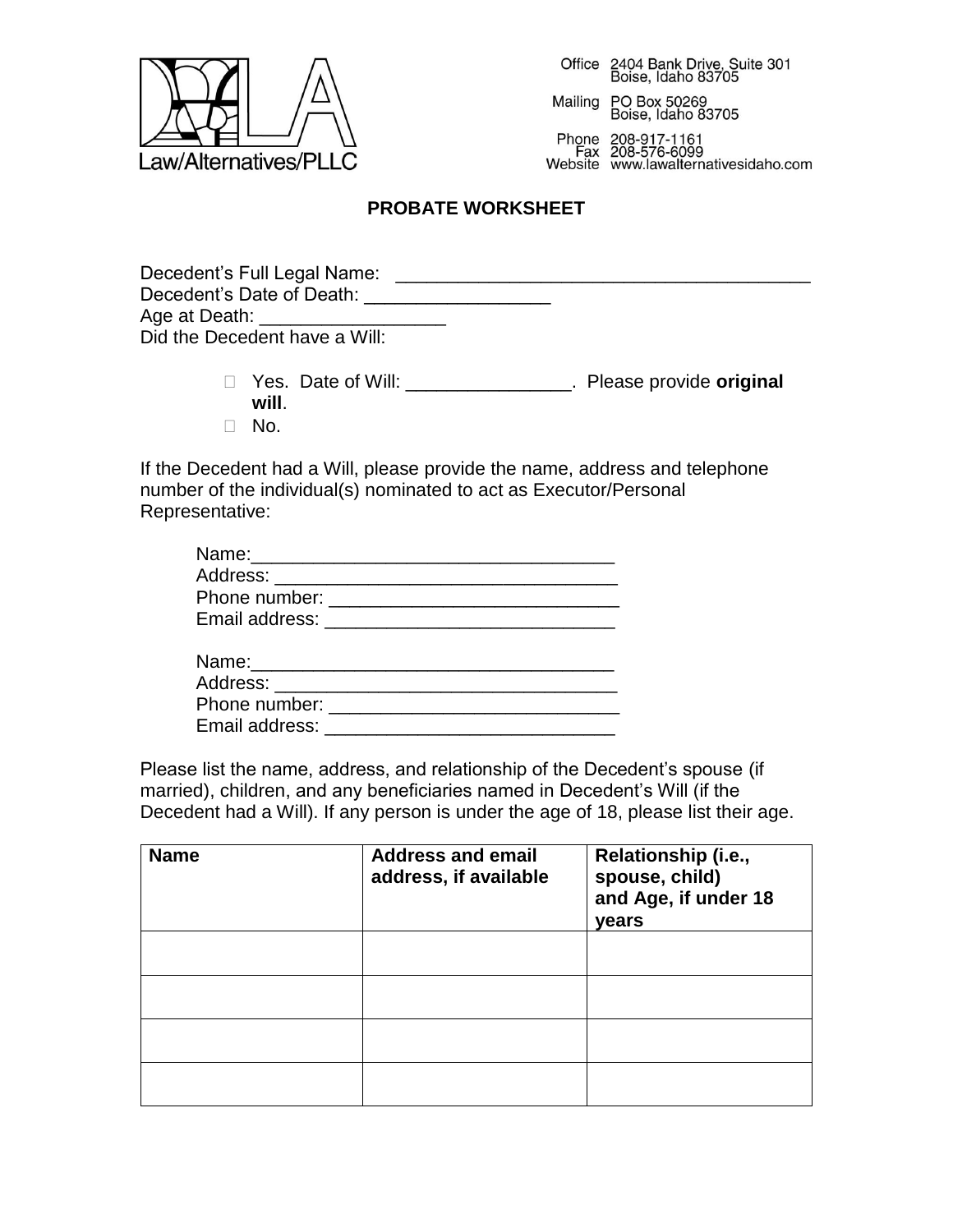Please list all KNOWN creditors of the Decedent, including those in the following categories:

| <b>Creditor</b>                           | <b>Address</b> | <b>Amount</b><br>due |
|-------------------------------------------|----------------|----------------------|
| Mortgage(s)                               |                |                      |
|                                           |                |                      |
| <b>Other Secured Loans</b>                |                |                      |
|                                           |                |                      |
| <b>Car Loans</b>                          |                |                      |
|                                           |                |                      |
|                                           |                |                      |
| <b>Credit Cards</b>                       |                |                      |
|                                           |                |                      |
|                                           |                |                      |
|                                           |                |                      |
|                                           |                |                      |
| Taxes (real estate, state, federal,       |                |                      |
| other)                                    |                |                      |
|                                           |                |                      |
|                                           |                |                      |
| <b>Medical Bills</b>                      |                |                      |
|                                           |                |                      |
|                                           |                |                      |
|                                           |                |                      |
| <b>Funeral /Burial Expenses (if these</b> |                |                      |
| were paid by a family member, please      |                |                      |
| note)                                     |                |                      |
|                                           |                |                      |
| <b>Other Creditors/Debts</b>              |                |                      |
|                                           |                |                      |
|                                           |                |                      |
|                                           |                |                      |

Please list all assets owned by the Decedent at his/her death, including the following:

| <b>Asset</b>         | <b>Value</b> | <b>Lien /Loan Against Asset</b> |
|----------------------|--------------|---------------------------------|
| <b>Real Property</b> |              |                                 |
|                      |              |                                 |